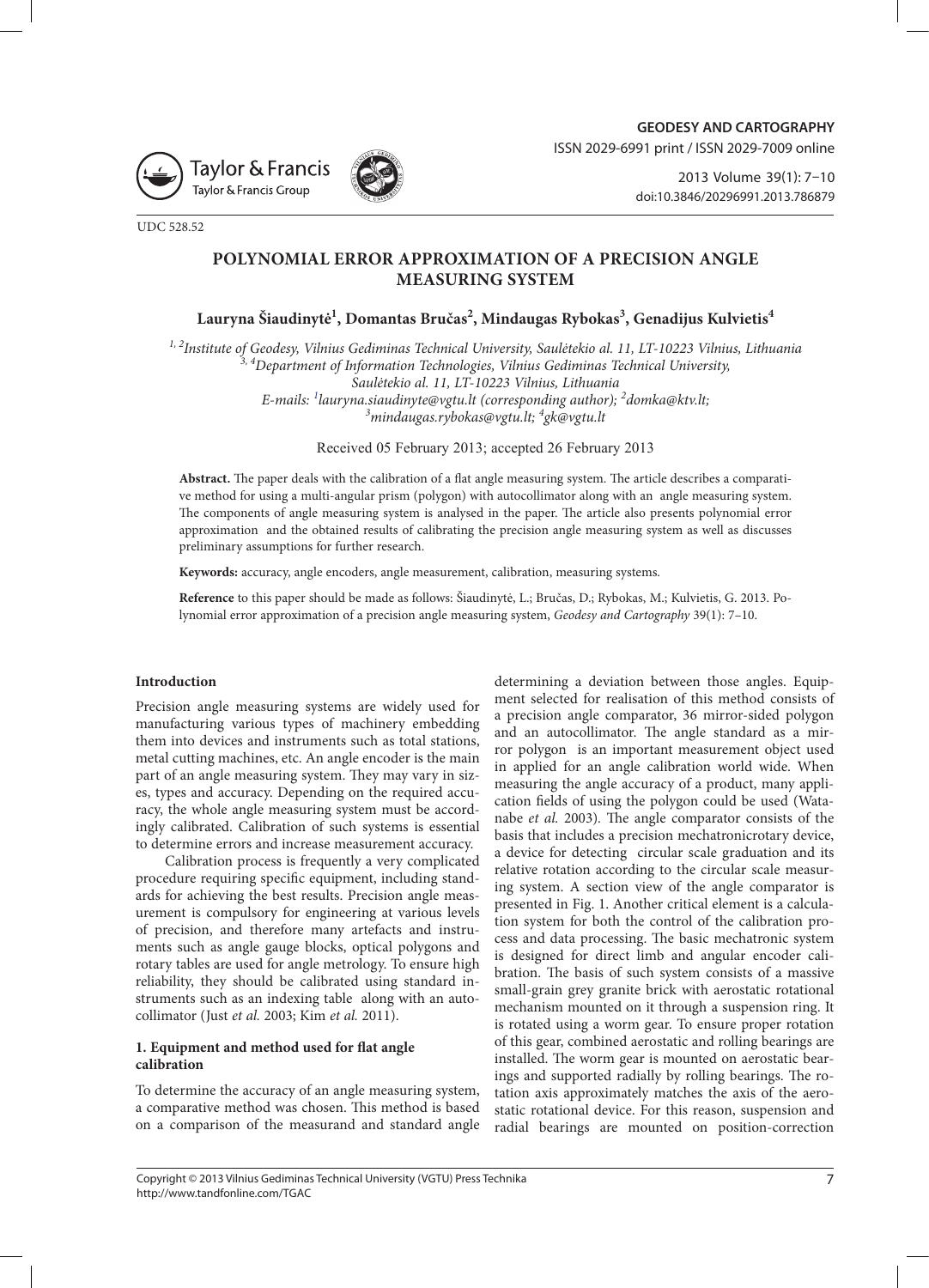

**Fig. 1.** Section view of an angle comparator

devices. The whole system is covered with a special cover and a precisely finished top surface protecting the system of damage coming from environmental pollutants. Additional measurement equipment can also be placed on this surface (Kasparaitis, Šukys 2008).

There are two diverse requirements for the gear of the comparator: it has to ensure constant angular rotation and the possibility of precise positioning while providing a stable angular position within given time.

The gear has not to create any other forces except for torque or tangential rotational force. It is also important that the gear does not generate intensive thermal activity or vibration. To perform accurate measurements, the laboratory should be isolated from any external vibrations under stable temperature.

Important parts of an angle measuring system are shown in the section view in Fig. 1: 1 – precision aerostatic shaft, 2 – reading head, 3 – reference circular scale, 4 – measured table, 5 – rolling bearing, 6 – worm gear.

One of the variants of the gear that meets the requirements mentioned before is a worm gear offering autonomous mechanism for the rotation of the gear combined with a precise connection with a rotation device that is rigid along the tangent direction of the spindle and slender in other directions.

The examined comparator has an elastic worm gear connection with the spindle generating pure torque without any radial or axial forces and ensures the stability of the spindle. The worm gear is rotated by an electric motor through a mechanical reducer and can be disconnected to rotate the spindle manually.

The limb of the angle measuring system has a rigid connection avoiding any intermediate sliding mechanical parts. It helps in eliminating negative effects of hysteresis and reverse errors that have a negative effect on precision and are common to mechanical coupling devices (Kasparaitis, Šukys 2008; Sydenham, Thorn 1992).

There are two precise guiding devices made of small-grain granite mounted on the basis of the comparator that have two sliding carriages with stroke-detection microscopes mounted on them. They are placed orthogonally to the axis of the spindle on aerostatic supports.

A 36 sided polygon is placed on the top of the precision angle measuring system with the embedded Renishaw angle encoder. The system is precisely centred and levelled. The autocollimator Hilger & Watts is pointed directly to the mirror face of the polygon and the system is set to the position in which the readout of the autocollimator is 0.00 arc seconds as shown in Fig. 2.



**Fig. 2.** Schematic view of instrument layout: 1 – autocollimator, 2 – 36 sided polygon placed on the top of the angle measuring system, 3 – angle measuring system

#### **2. Data processing**

A systematic error along with the evaluation of its possible cause is one of the key procedures in data processing (Rabinovich 2010). One of the main features influencing the precision of any rotary device is the eccentricity of mounting a rotating or measuring element (eccentricity of bearing or the measuring scale etc.). Having obtained scale calibration results, the eccentricity of the scale (or a disc mounting) can be calculated. Data on encoder systematic errors allow determining the mechanical systematic errors of the elements of the test rig such as the eccentricity of bearings or the scale itself (Kim *et al.* 2011, Stone *et al.* 2004). The encoder was calibrated using one reading head and the first harmonic was noticed in the chart. The results of calibrating the encoder are displayed in Fig. 3.



**Fig. 3.** Errors of the encoder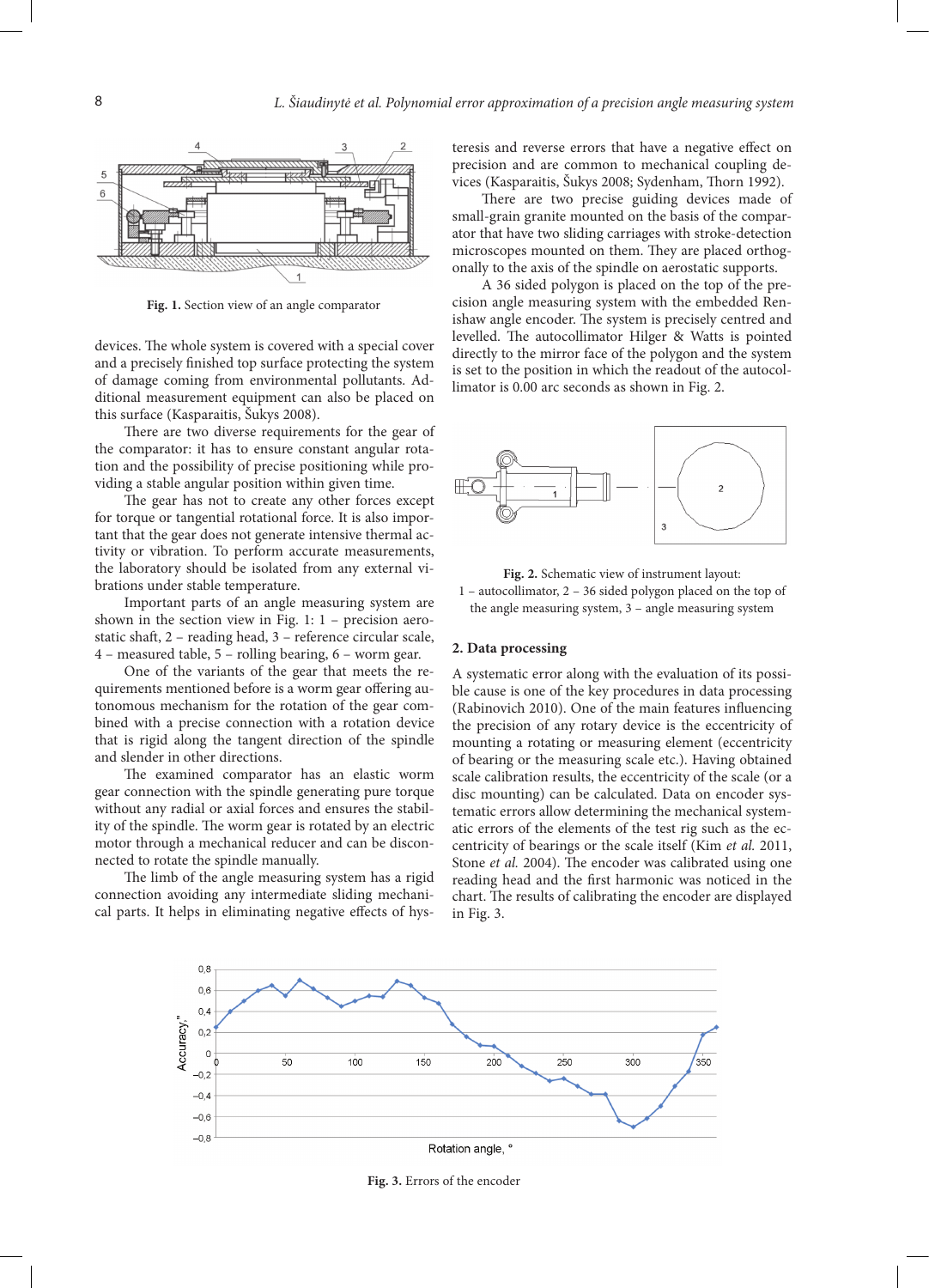

**Fig. 4.** The results of calibrating the angle measuring system

The measurement results are displayed in Fig. 4. The measurement errors were calculated following the evaluation of the results of polygon calibration and the accuracy of the autocollimator. Two reading sensors were embedded in the measuring system to eliminate eccentricity errors. Fig. 4 displays the results of twelve circles rotating the angle measuring system forwards and backwards.

Having the smoothened data and using Fourier analysis, the harmonics of measurements could be calculated (Bručas, Giniotis 2008; Bručas *et al.* 2006). Finite Fourier series can be expressed applying the following formula:

$$
\delta \tilde{\varphi}(\varphi) = A_0 + 2 \sum_{m=1}^{n-1} \left( A_m \cos 2\pi m f_1 \varphi + B_m \sin 2\pi m f_1 \varphi \right) +
$$
  

$$
A_n \cos 2\pi m f_1 \varphi . \tag{1}
$$

The coefficients of the equation for each type of harmonics can be calculated as

$$
A_m = \frac{1}{N} \sum_{r=-n}^{n-1} \delta \varphi_r \cos \frac{2\pi mr}{N};
$$
 (2)

$$
B_m = \frac{1}{N} \sum_{r=-n}^{n-1} \delta \varphi_r \sin \frac{2\pi mr}{N},
$$
 (3)

where: *m* – the number of harmonics, *N* – the total number of measurements, *r* – the measurement number.

The amplitude of each type of harmonics is

$$
R_m = \sqrt{A_m^2 + B_m^2} \ . \tag{4}
$$

The phase shift of each type of harmonics (regarding the zero point) is

$$
\varphi_m = \arctg\left(-\frac{B_m}{A_m}\right). \tag{5}
$$

The received results indicate that the polynomial curve of the fourth order reflects the view of the present measurement data. The equation for the fourth order polynomial curve is

$$
y = (7 \cdot 10^{-4})x^{4} - (4 \cdot 10^{-7})x^{3} + (6 \cdot 10^{-5})x^{2} + 0,0022x - 0,1824.
$$
 (6)

The calculation of a standard deviation is shown in Fig. 5.



**Fig. 5.** Standard deviation

The equation for the polynomial curve of the standard deviation can be expressed as

$$
y = (6.10^{-11})x4 - (2.10^{-8})x3 - 10^{-6}x2 + 0,0011x + 0,1003.
$$
 (7)

#### **Conclusions**

Systematic errors of the angle measuring system have been determined. Calculating the errors of the polygon and the accuracy of the evaluated autocollimator and encoder has displayed the results of systematic errors that